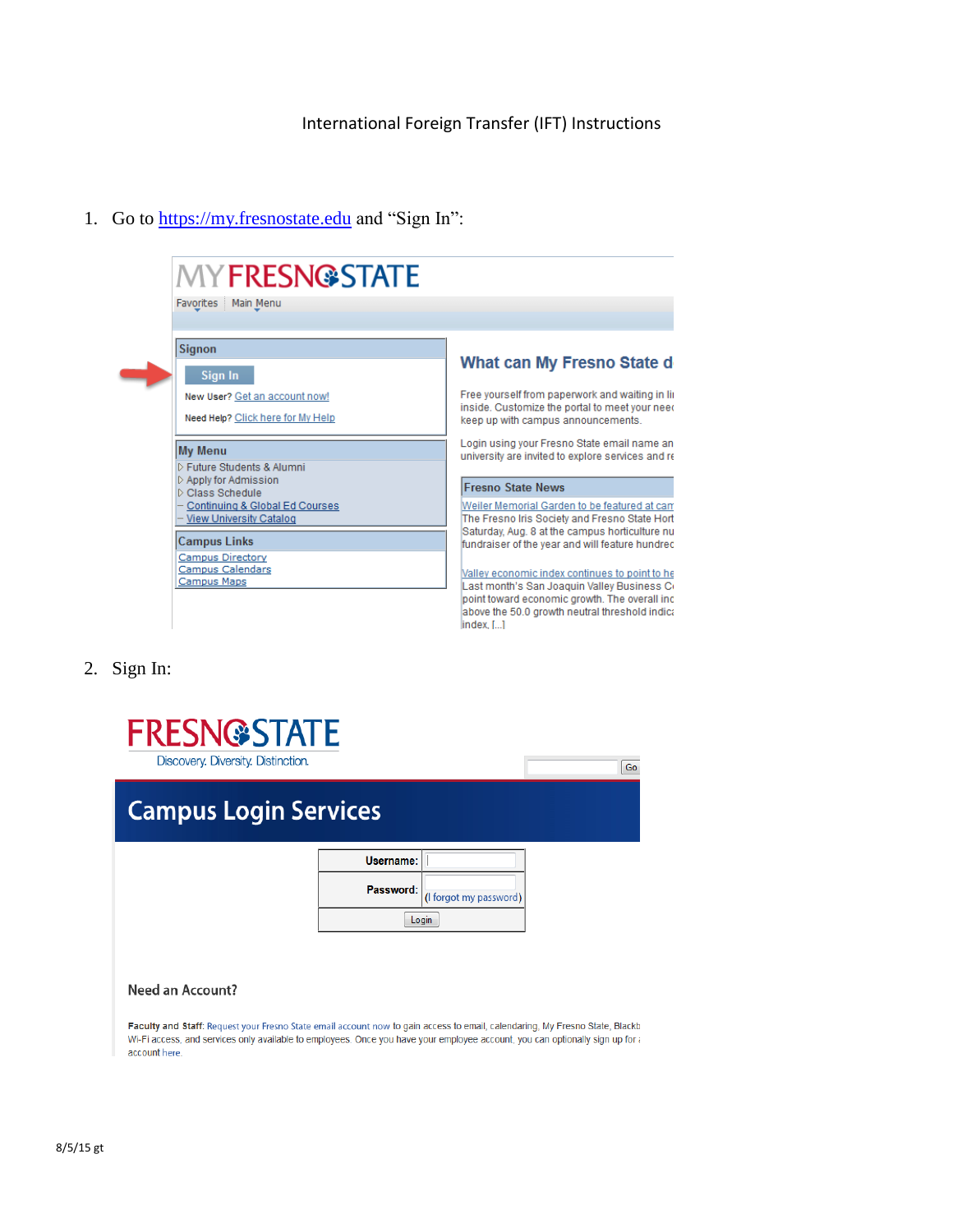3. Go to "Student Self Service":

| Favorites Main Menu                                                 |     |
|---------------------------------------------------------------------|-----|
| Workflow<br>My Page                                                 |     |
| Personalize ContentLayout                                           |     |
| <b>My Menu</b>                                                      |     |
| D Employee Self Service                                             |     |
| <b>D</b> Student Self Service                                       |     |
| <b>D</b> eRecruit<br><b>D</b> Forms Portfolio                       |     |
| D Security Requests                                                 |     |
| <b>D</b> Reporting Tools                                            |     |
| - Lynda.com                                                         |     |
| Blackboard                                                          |     |
| BulldogLink                                                         |     |
| <b>Student Clubs &amp; Organizations</b><br><b>Bizflow Workflow</b> |     |
| GradesFirst-Academics                                               |     |
| Access Google Apps/Mail                                             |     |
| Change My Password                                                  |     |
| <b>Campus Links</b>                                                 | ◎日図 |
| Campus Directory                                                    |     |
| <b>Campus Calendars</b><br>Campus Maps                              |     |

4. Select "Student Center":

| <b>MYFRESN@STATE</b>                                                                                                                                                   |                                                                                                                                                                                                                                |
|------------------------------------------------------------------------------------------------------------------------------------------------------------------------|--------------------------------------------------------------------------------------------------------------------------------------------------------------------------------------------------------------------------------|
| Favorites   Main Menu > Student Self Service                                                                                                                           |                                                                                                                                                                                                                                |
| Workflow<br>My Page                                                                                                                                                    |                                                                                                                                                                                                                                |
| Main Menu >                                                                                                                                                            |                                                                                                                                                                                                                                |
| <b>Student Self Service</b>                                                                                                                                            |                                                                                                                                                                                                                                |
|                                                                                                                                                                        |                                                                                                                                                                                                                                |
| <b>Student Center</b><br>Use the student center to manage school related activities.                                                                                   | <b>Student Center Related Links</b><br>Related links to help and other content relating to the Student Center.<br>Class Schedule<br><b>DARS</b><br>Finances<br>3 More                                                          |
| <b>Apply for Scholarship</b><br>Web Based Scholarship Application                                                                                                      | ⊞ Financial Aid<br><b>Financial Aid Website</b>                                                                                                                                                                                |
| <b>Tuition Fee Payment Plans</b><br>Get full information on Payment Options, including the Tuition Fee Payment Plan and the Non-<br>Resident Tuition Fee Payment Plan. | <b>Example 12 Intrasystem Concurrent Enroll</b><br>Full time CSU students enrolled at any CSU campus have access to fully online courses at other<br>CSU campuses through the Intrasystem Concurrent Enrollment (ICE) program. |
| <b>Request Official Transcripts</b><br>Request Official Transcripts - Online Directly from Credential Solutions                                                        | <b>Career Services</b><br>Access information and services to achieve your professional goals.<br><b>BulldogLink</b><br>OptimalResume<br>目<br>E Career Assessments                                                              |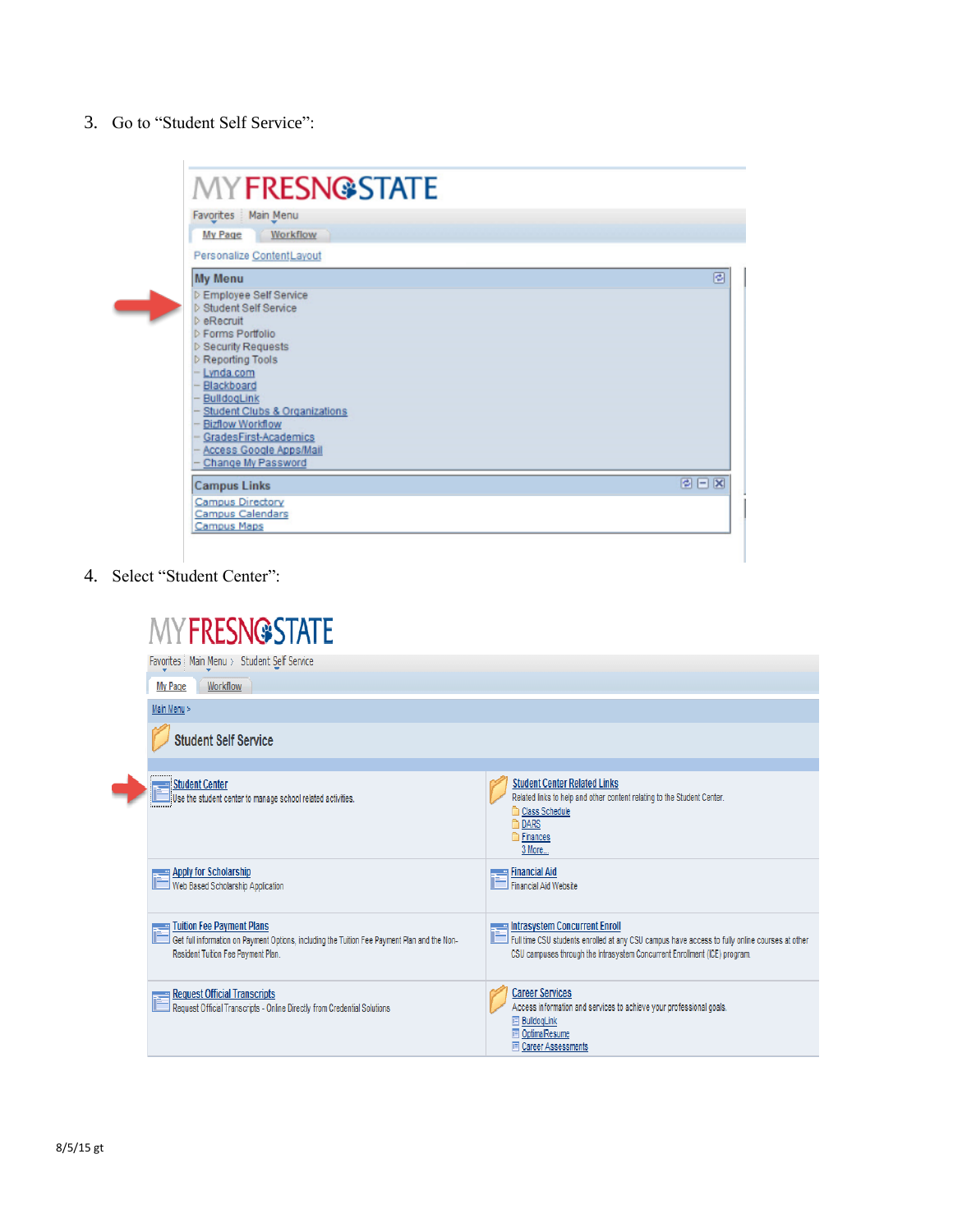- 5. Click on green arrow "My Finances":
	- Click on "View eBill/Make a Payment"

| <b>MYFRESN@STATE</b>                                      |                                                                                                                             |
|-----------------------------------------------------------|-----------------------------------------------------------------------------------------------------------------------------|
| Favorites   Main Menu > Student Self Service              | Student Center                                                                                                              |
| <b>Workflow</b><br>My Page                                |                                                                                                                             |
| <b>Say's Student Center</b>                               |                                                                                                                             |
|                                                           | Click on each green arrow to expand the desired information.                                                                |
| My Academic Records & Registration                        |                                                                                                                             |
|                                                           | My Admissions and Program Applications                                                                                      |
|                                                           | My Finances (Financial Obligations and Financial Aid)                                                                       |
| <b>My Account</b>                                         | The CSU makes every effort to keep student costs to a                                                                       |
| <b>Account Inquiry</b><br>View 1098-T                     | minimum. Fees listed in published schedules or student<br>accounts may need to be increased when public funding is          |
|                                                           | inadequate. Therefore, CSU must reserve the right, even after                                                               |
|                                                           | initial fee payments are made, to increase or modify any listed                                                             |
| <b>Financial Aid</b>                                      | fees, without notice, until the date when instruction for a                                                                 |
| <b>View Financial Aid</b><br><b>Accept/Decline Awards</b> | particular semester or quarter has begun. All CSU listed fees<br>should be regarded as estimates that are subject to change |
|                                                           | upon approval by The Board of Trustees.                                                                                     |
| other financial $\bullet$ $(\%)$                          | To View Your Account Click Here                                                                                             |
|                                                           | View eBills/Make a Payment                                                                                                  |
|                                                           |                                                                                                                             |
| <b>My Personal Information</b>                            |                                                                                                                             |

6. It will then open a new CASHNet page. Select "Make Payment":

|                                                                                                                                     | your account    | view bills        | make payment                       | basket | help | sign out                          |
|-------------------------------------------------------------------------------------------------------------------------------------|-----------------|-------------------|------------------------------------|--------|------|-----------------------------------|
|                                                                                                                                     |                 |                   |                                    |        |      | <b>E-Bill (Electronic Bill)</b>   |
|                                                                                                                                     |                 |                   |                                    |        |      |                                   |
| Online payments include charges for tuition and other fees, Continuing and Global Education, student parking permits, and all other |                 |                   |                                    |        |      |                                   |
| miscellaneous charges reflected on student account balances.                                                                        |                 |                   |                                    |        |      |                                   |
|                                                                                                                                     |                 |                   |                                    |        |      |                                   |
| To make a payment, click make payment at the top of the page.                                                                       |                 |                   |                                    |        |      |                                   |
|                                                                                                                                     |                 |                   |                                    |        |      |                                   |
|                                                                                                                                     |                 |                   |                                    |        |      |                                   |
|                                                                                                                                     |                 |                   |                                    |        |      |                                   |
|                                                                                                                                     |                 |                   |                                    |        |      |                                   |
|                                                                                                                                     |                 |                   |                                    |        |      |                                   |
| <b>Your Account</b>                                                                                                                 |                 | <b>Your Bills</b> |                                    |        |      |                                   |
| Current Balance                                                                                                                     | \$0.00          |                   |                                    |        |      |                                   |
|                                                                                                                                     |                 |                   | No recent bills for your account.  |        |      |                                   |
|                                                                                                                                     |                 |                   |                                    |        |      |                                   |
| <b>Your Recent Payments</b>                                                                                                         |                 |                   |                                    |        |      |                                   |
|                                                                                                                                     | <b>View All</b> |                   |                                    |        |      |                                   |
| You have no recent payments.                                                                                                        |                 |                   |                                    |        |      |                                   |
|                                                                                                                                     |                 |                   | <b>Saved Accounts</b>              |        |      |                                   |
|                                                                                                                                     |                 |                   |                                    |        |      | <b>View All</b><br><b>Add New</b> |
| FresnoStateChoiceCard.com                                                                                                           |                 |                   | You have no saved payment methods. |        |      |                                   |

–<br>Please refer to your Account Summary for details. Questions regarding your account may be directed to Student Financial Services at (559)<br>278-2876. Questions regarding fees for enrollment in courses or programs offered b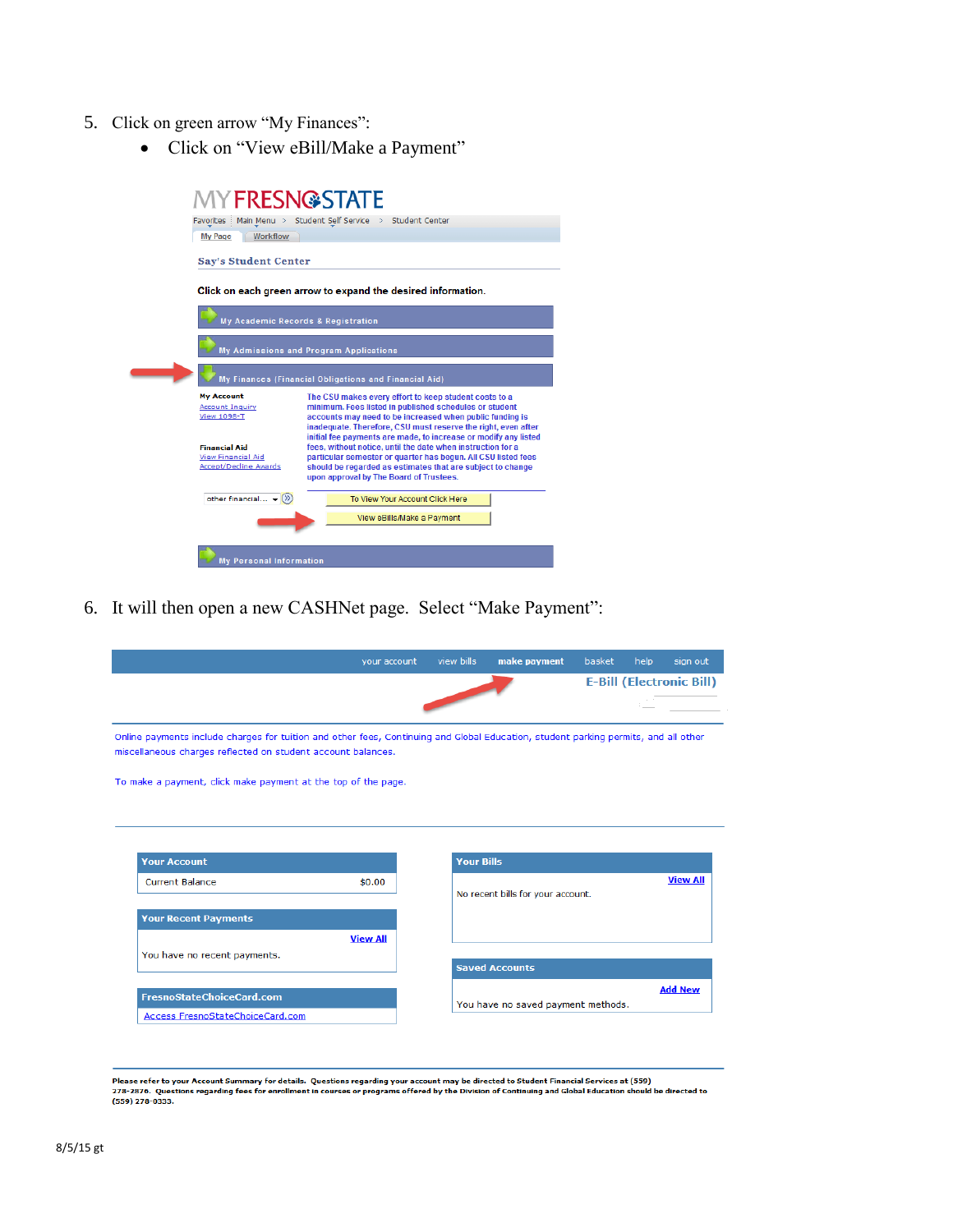7. Select item(s) you will be paying for:



8. Once you have added the item(s) to you basket you will then select "Checkout":

|  | your account view bills make payment basket help sign out |  |                                 |
|--|-----------------------------------------------------------|--|---------------------------------|
|  |                                                           |  | <b>E-Bill (Electronic Bill)</b> |

| <b>Item Code</b>  | <b>Edit</b> | <b>Delete</b>       | <b>Amount</b> |
|-------------------|-------------|---------------------|---------------|
| Payment-General   | Edit        | <b>Delete</b>       | \$7,632.50    |
|                   |             | <b>Total Amount</b> | \$7,632.50    |
| Continue Shopping |             |                     | Checkout      |

Please refer to your Account Summary for details. Questions regarding your account may be directed to Student Financial Services at (559) 278-2876. Questions regarding fees for enrollment in courses or programs offered by the Division of Continuing and Global Education should be directed to (559) 278-0333.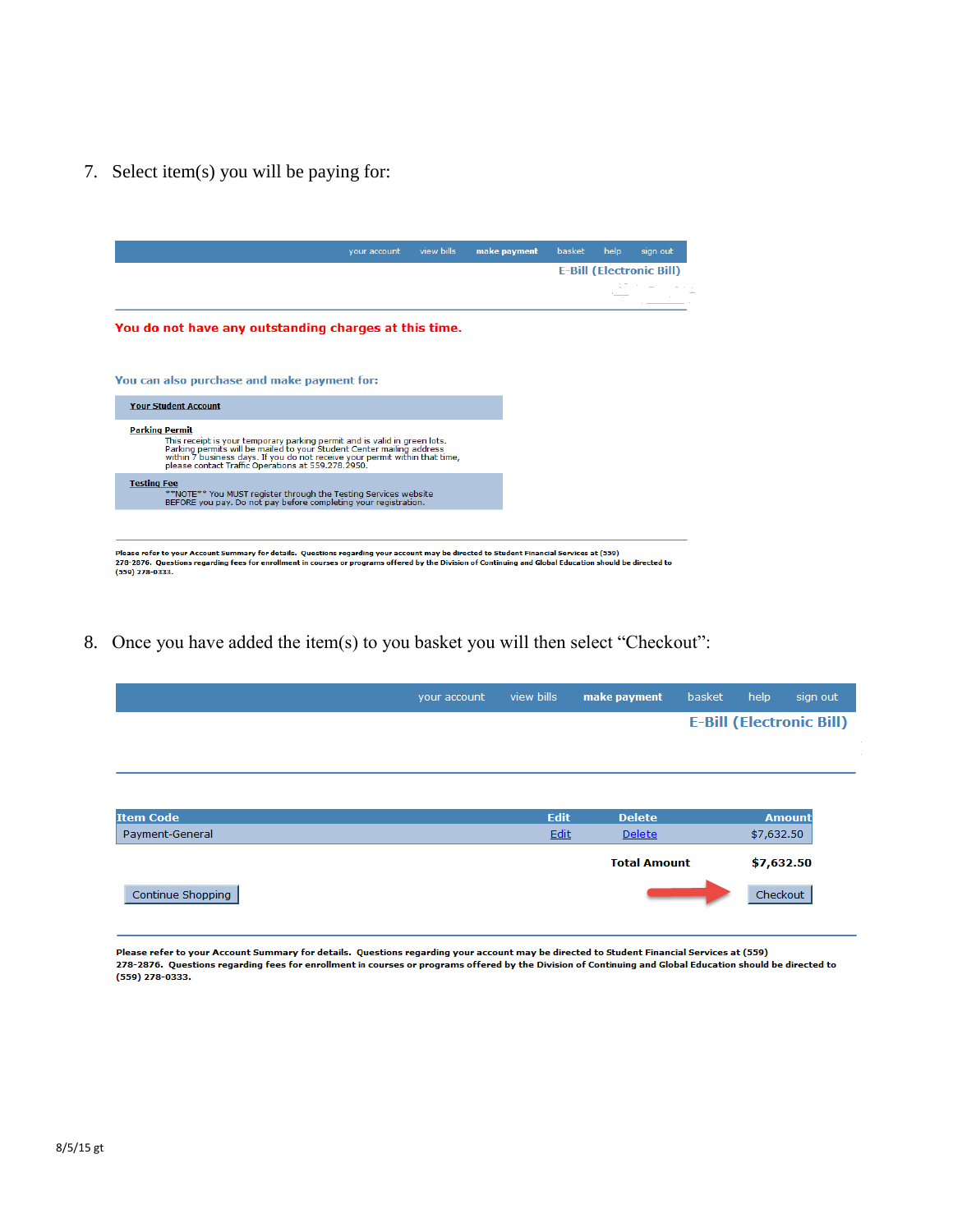9. Select the IFT (International Foreign Transfer):

|                                                                                                                                                                                                                                                                                                                                                                                       | vour account | view bills | make payment | basket            | help | sian out                        |
|---------------------------------------------------------------------------------------------------------------------------------------------------------------------------------------------------------------------------------------------------------------------------------------------------------------------------------------------------------------------------------------|--------------|------------|--------------|-------------------|------|---------------------------------|
|                                                                                                                                                                                                                                                                                                                                                                                       |              |            |              |                   |      | <b>E-Bill (Electronic Bill)</b> |
|                                                                                                                                                                                                                                                                                                                                                                                       |              |            |              |                   |      |                                 |
| Select Method of Payment *                                                                                                                                                                                                                                                                                                                                                            |              |            |              |                   |      |                                 |
| <b>SmartPay - Credit Card</b> (American Express, Discover, Master Card and Visa)<br>(There is a 2.75% service charge on all payment transactions if paying through this method.)                                                                                                                                                                                                      |              |            |              |                   |      |                                 |
| <b>C</b> E-Pay - Electronic Check<br>(There are no service charges if paying through this method.)                                                                                                                                                                                                                                                                                    |              |            |              |                   |      |                                 |
| <b>O</b> IFT - Pay with Foreign Currency<br>(International Foreign Transfer - The exchange rate for your chosen currency against the US Dollars will be valid for 72 hours. Your<br>transaction will remain pending until a payment is made and settled through a designated Western Union Agent. Your outstanding balance<br>will not reflect this payment until settlement occurs.) |              |            |              |                   |      |                                 |
| ⊙Fresno State Choice Card - OneAccount<br>(There are no service charges if paying through this method.)                                                                                                                                                                                                                                                                               |              |            |              |                   |      |                                 |
|                                                                                                                                                                                                                                                                                                                                                                                       |              |            |              | Continue Checkout |      |                                 |
|                                                                                                                                                                                                                                                                                                                                                                                       |              |            |              |                   |      |                                 |

10. Enter the information with the "\*" that appears next to it. After you read the Terms  $&$  Conditions check mark the box to confirm and proceed:

|                                           | your account                                                                                                                                                                                                                                                                                                                                                                  | view bills | make payment                                                   | basket             | help | sign out                        |
|-------------------------------------------|-------------------------------------------------------------------------------------------------------------------------------------------------------------------------------------------------------------------------------------------------------------------------------------------------------------------------------------------------------------------------------|------------|----------------------------------------------------------------|--------------------|------|---------------------------------|
|                                           |                                                                                                                                                                                                                                                                                                                                                                               |            |                                                                |                    |      | <b>E-Bill (Electronic Bill)</b> |
| <b>Enter Foreign Currency Information</b> |                                                                                                                                                                                                                                                                                                                                                                               |            |                                                                |                    |      |                                 |
| Country                                   | Australia                                                                                                                                                                                                                                                                                                                                                                     |            |                                                                |                    |      |                                 |
| Currency                                  | AUD - Australian Dollar                                                                                                                                                                                                                                                                                                                                                       |            |                                                                | business solutions |      |                                 |
|                                           | <b>Currency</b>                                                                                                                                                                                                                                                                                                                                                               | Rate       | <b>Total</b>                                                   |                    |      |                                 |
| <b>Base Currency</b>                      | US Dollar, USD                                                                                                                                                                                                                                                                                                                                                                |            | 7,632.50                                                       |                    |      |                                 |
| Convert To                                | Australian Dollar, AUD                                                                                                                                                                                                                                                                                                                                                        | 1.40       | 10,677.10                                                      |                    |      |                                 |
| <b>Remitter Name</b>                      |                                                                                                                                                                                                                                                                                                                                                                               |            |                                                                |                    |      |                                 |
| <b>Email Address</b>                      |                                                                                                                                                                                                                                                                                                                                                                               |            |                                                                |                    |      |                                 |
| <b>Terms &amp; Conditions</b>             |                                                                                                                                                                                                                                                                                                                                                                               |            |                                                                |                    |      |                                 |
|                                           | The following screens will provide you with the bank account<br>details for settling to California State University - Fresno C/O<br>Western Union. You will need to print this document.<br>Then, you will need to take the document to your bank and<br>instruct them to make the payment as soon as possible.<br>The rate is valid for 72 hours from the time which will be |            | T                                                              |                    |      |                                 |
|                                           | Ves, I have read and understood the above information and wish to proceed.                                                                                                                                                                                                                                                                                                    |            |                                                                |                    |      |                                 |
|                                           |                                                                                                                                                                                                                                                                                                                                                                               |            | (You'll have a chance to review this order before it's final.) |                    |      | Continue Checkout               |

Please refer to your Account Summary for details. Questions regarding your account may be directed to Student Financial Services at (359)<br>278-2876. Questions regarding fees for enrollment in courses or programs offered b